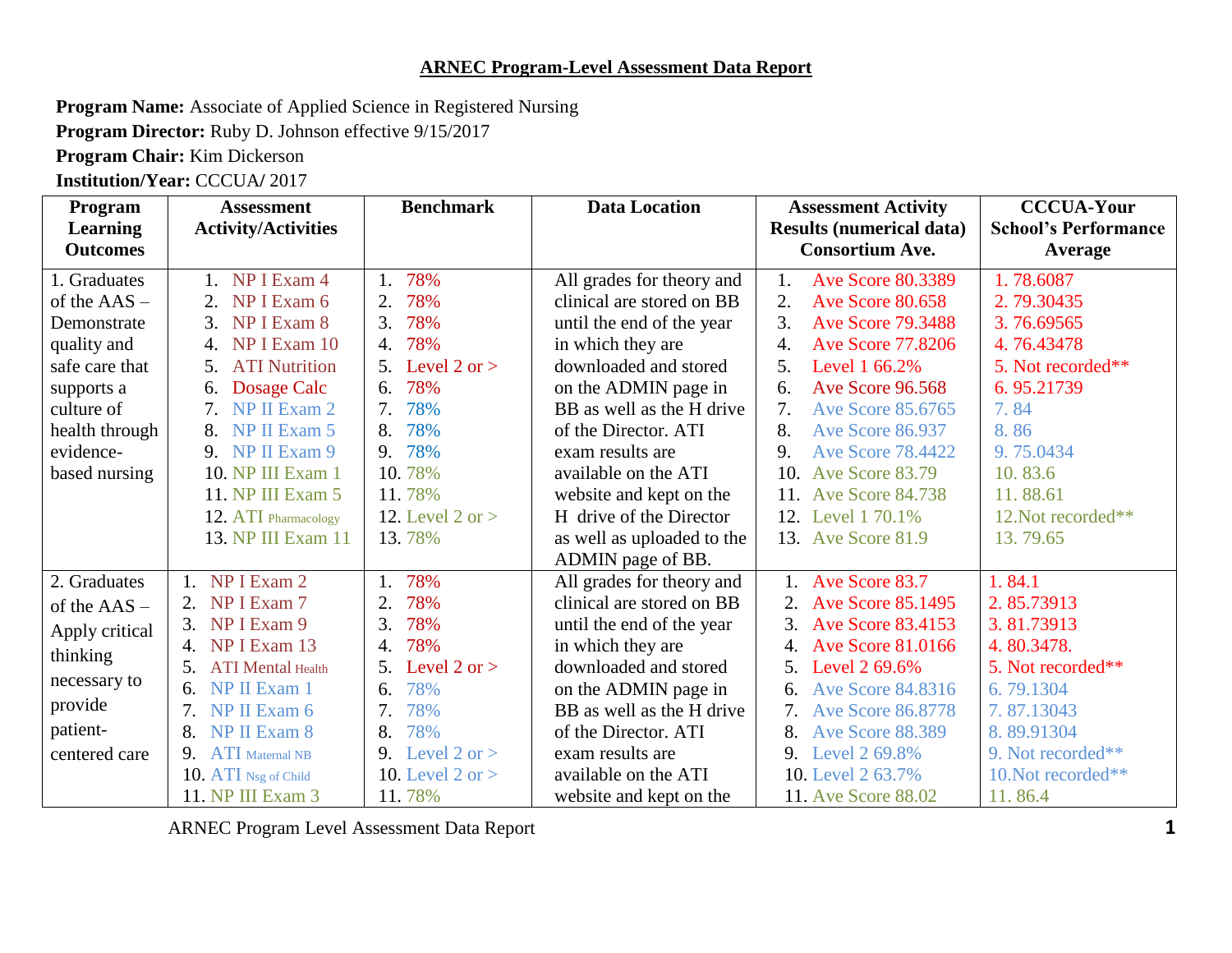| to diverse      | 12. NP III Exam 6             | 12.78%                | H drive of the Director    | 12. Ave Score 81.63                          | 12.78.78             |
|-----------------|-------------------------------|-----------------------|----------------------------|----------------------------------------------|----------------------|
| populations.    | 13. NP III Exam 9             | 13.78%                | as well as uploaded to the | 13. Ave Score 79.46                          | 13.77.7              |
|                 | <b>NCLEX Prep:</b>            | 14.90%                | ADMIN page of BB.          | 14. ARNEC 81.9% on                           | 14.62.5% passed on   |
|                 | 14. ATI Predictor             | 15. Pass/Fail         |                            | first attempt                                | first attempt        |
|                 | <b>15. NCSBN 8 Wk</b>         |                       |                            | 15. 304 Students                             | 15.22 Completed with |
|                 |                               |                       |                            | Completed with                               | certificates         |
|                 |                               |                       |                            | certificates                                 | uploaded.            |
|                 |                               |                       |                            | uploaded.                                    |                      |
| 3. Graduates    | 1. NP I Exam 3                | 1.78%                 | All grades for theory and  | Ave Score 89.3023<br>1.                      | 1.88.26087           |
| of the AAS --   | NP I Exam 5<br>2.             | 2.78%                 | clinical are stored on BB  | 2.<br><b>Ave Score 82.8306</b>               | 2.81.21739           |
| Collaborate     | NP I Exam 11<br>3.            | 3.78%                 | until the end of the year  | 3.<br>Ave Score 83.814                       | 3.79.04348           |
| with            | NP I Exam 14<br>4.            | 4.78%                 | in which they are          | $\overline{4}$ .<br><b>Ave Score 86.5249</b> | 4.85.30435           |
|                 | 5. ATI Fundamentals           | 5. Level $2$ or $>$   | downloaded and stored      | 5.<br>Level 2 72.7%                          | 5. No recorded**     |
| interdisciplina | NP II Exam 3<br>6.            | 6.78%                 | on the ADMIN page in       | Ave Score 80.607<br>6.                       | 6.78.2608            |
| ry team         | <b>ATI</b> Community<br>7.    | 7. Level $2$ or $>$   | BB as well as the H drive  | 7.<br>Level 1 67.3%                          | 7. Not recorded**    |
| members to      | 8.<br>NP II Exam 7            | 8.78%                 | of the Director. ATI       | 8.<br><b>Ave Score 87.1023</b>               | 8.88.26086           |
| provide         | 9. NP II Exam 11              | 9.78%                 | exam results are           | 9.<br>Ave Score 82.3                         | 9.86.2               |
| leadership in   | 10. ATI Leadership            | Level 2 or $>$<br>10. | available on the ATI       | 10. Level 1 72.7%                            | 10. Not recorded**   |
| all healthcare  | 11. NP III Exam 4             | 78%<br>11.            | website and kept on the    | 11. Ave Score 89.289                         | 11.87.91             |
| settings.       | 12. NP III Exam 7             | 12.<br>78%            | H drive of the Director    | 12. Ave Score 83.85                          | 12.84.17             |
|                 | 13. NP III Exam 10            | 13.<br>78%            | as well as uploaded to the | 13. Ave Score 87.0631                        | 13.87.83             |
|                 |                               |                       | ADMIN page of BB.          |                                              |                      |
| 4. Graduates    | 1. NP I Exam 1                | 1.78%                 | All grades for theory and  | <b>Ave Score 87.4352</b><br>1.               | 1.84.78261           |
| of the AAS -    | NP I Exam 8<br>2.             | 2.78%                 | clinical are stored on BB  | 2.<br><b>Ave Score 79.3488</b>               | 2.76.69565           |
| Integrate       | NP I Exam 12<br>3.            | 3.78%                 | until the end of the year  | $\overline{3}$ .<br><b>Ave Score 85.2624</b> | 3.84.6087            |
| professional    | NP I Comp Final<br>4.         | 4.78%                 | in which they are          | $\overline{4}$ .<br>Ave Score 88.518         | 4.87.858             |
|                 | NP II Exam 4<br>5.            | 5.78%                 | downloaded and stored      | 5.<br>Ave Score 77.5049                      | 5.74.5217            |
| nursing         | NP II Exam 8<br>6.            | 6.78%                 | on the ADMIN page in       | 6.<br>Ave Score 88.389                       | 6.89.913             |
| practice        | NP II Exam 10<br>7.           | 7.78%                 | BB as well as the H drive  | 7.<br>Ave Score 85.2871                      | 7.88.6956            |
| through         | $\bf NP\ II$ Comp Final<br>8. | 8.78%                 | of the Director. ATI       | 8.<br><b>Ave Score 81.706</b>                | 8.79.91305           |
| communicatio    | 9. NP III Exam 2              | 9.78%                 | exam results are           | 9.<br>Ave Score 88.98                        | 9.88                 |
| n, knowledge,   | 10. NP III Exam 8             | 10.<br>78%            | available on the ATI       | 10.<br><b>Ave Score 81.449</b>               | 10.83.83             |
| technology,     | 11. ATI Med-Surg              | Level 2 or $>$<br>11. | website and kept on the    | 11.<br>Level 2 73.5%                         | 11. Not recorded**   |
| and support of  | 12. NP III Comp Final         | 12.<br>78%            | H drive of the Director    | 12.<br>Ave Score 88.5                        | 12.83.4              |
|                 |                               |                       |                            |                                              |                      |

ARNEC Program Level Assessment Data Report **2**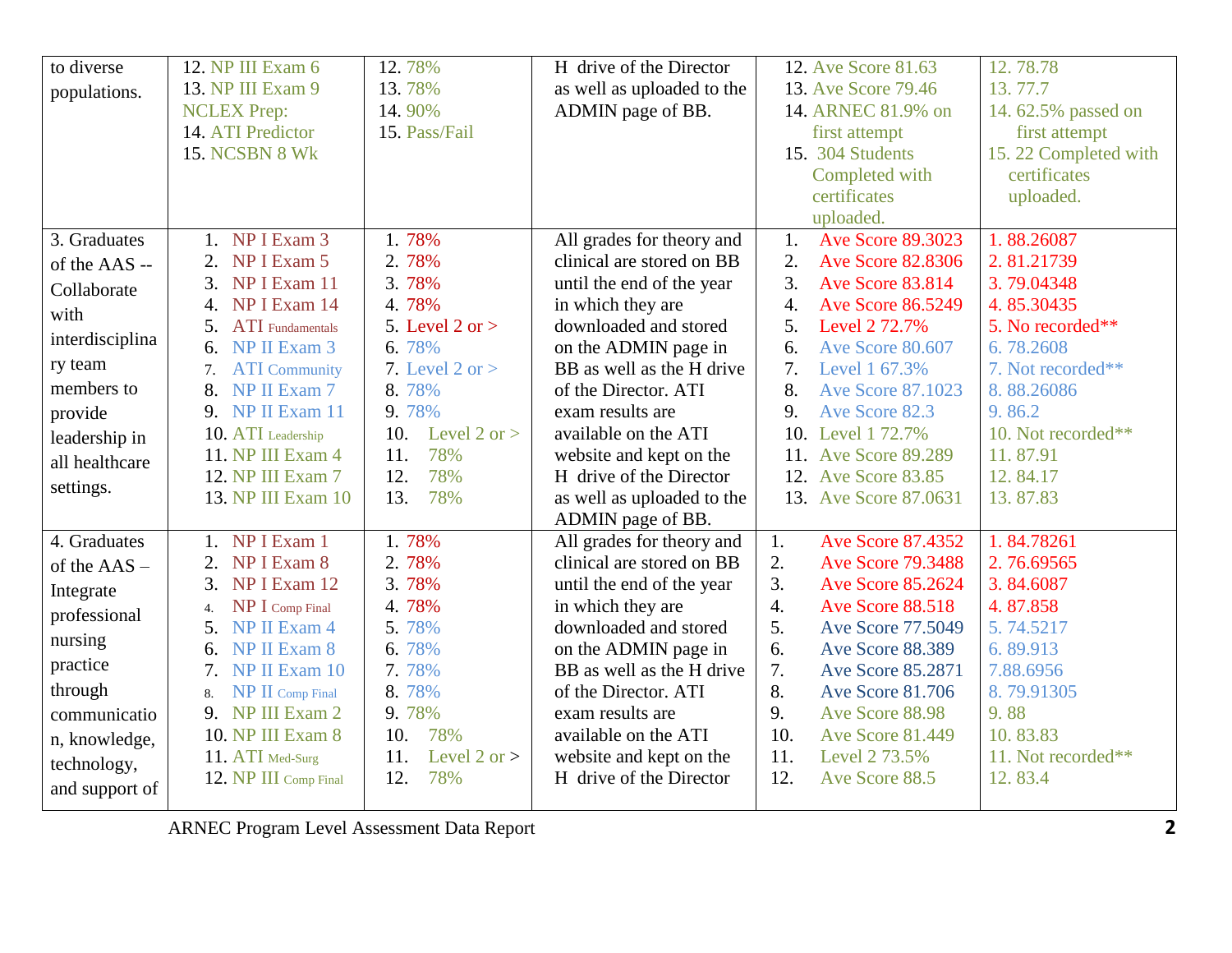| quality<br>improvement<br>measures.                                                                                                                           |                                                                                                                             |                                                                                                                                                                |                                                                                                                                                                             | as well as uploaded to the<br>ADMIN page of BB. |                                                                                                                                                                     |  |                                                                                                                         |  |
|---------------------------------------------------------------------------------------------------------------------------------------------------------------|-----------------------------------------------------------------------------------------------------------------------------|----------------------------------------------------------------------------------------------------------------------------------------------------------------|-----------------------------------------------------------------------------------------------------------------------------------------------------------------------------|-------------------------------------------------|---------------------------------------------------------------------------------------------------------------------------------------------------------------------|--|-------------------------------------------------------------------------------------------------------------------------|--|
| Practicum I,II and III meet all 4 of<br>the program outcomes                                                                                                  |                                                                                                                             | consortium                                                                                                                                                     | Grades benchmark at a 78 or<br>higher to pass across the                                                                                                                    |                                                 | Assessment tools include daily<br>sheets, concept maps and a<br><b>Comprehensive Assessment</b><br>Profile.                                                         |  | <b>CCCUA Practicum Grade Ave is:</b><br>Practicum I 95.1038<br>Practicum II 98.3109<br>Practicum III 97.304             |  |
| <b>Proposed Program</b><br><b>Revisions</b>                                                                                                                   |                                                                                                                             | Notes: **This year the Custom groups in ATI were not set up for individual school performance, it will be kept moving forward.<br><b>Implemented Revisions</b> |                                                                                                                                                                             |                                                 |                                                                                                                                                                     |  |                                                                                                                         |  |
| Description of Each<br>Program Revision                                                                                                                       | Rationale for<br>Revision(s)                                                                                                | Implement<br>a-tion<br>Date                                                                                                                                    | Did learning outcomes<br>change? If so, state the new<br>outcome(s) and were these<br>changes approved by the<br><b>Assessment Committee?</b><br>Provide date of approval.* |                                                 | Was curriculum<br>significantly altered? If so,<br>what was altered and was<br>approval obtained from<br>the Curriculum<br>Committee? Provide date<br>of approval.* |  | Plans for assessing<br>effectiveness of revisions                                                                       |  |
| Addition of requiring<br><b>ATI Practice B exams</b><br>over content that is<br>used for benchmarks,<br>to be completed in<br>class in a proctored<br>setting | To encourage<br>students to practice<br>before the<br>benchmark,<br>although<br>encouraged to do<br>them, few seldom<br>do. | January<br>2018                                                                                                                                                | no                                                                                                                                                                          |                                                 | no                                                                                                                                                                  |  | Comparing trends in Proctored<br>exams over the next several<br>years to see if there is any<br>significant improvement |  |
| Addition of the ATI<br><b>Critical Thinking</b>                                                                                                               | To see if there is<br>any improvement<br>on the critical                                                                    | January<br>2018                                                                                                                                                | no                                                                                                                                                                          |                                                 | no                                                                                                                                                                  |  | Even though not for a grade to<br>encourage them to do their best<br>so we can identify any areas of                    |  |

ARNEC Program Level Assessment Data Report **3**